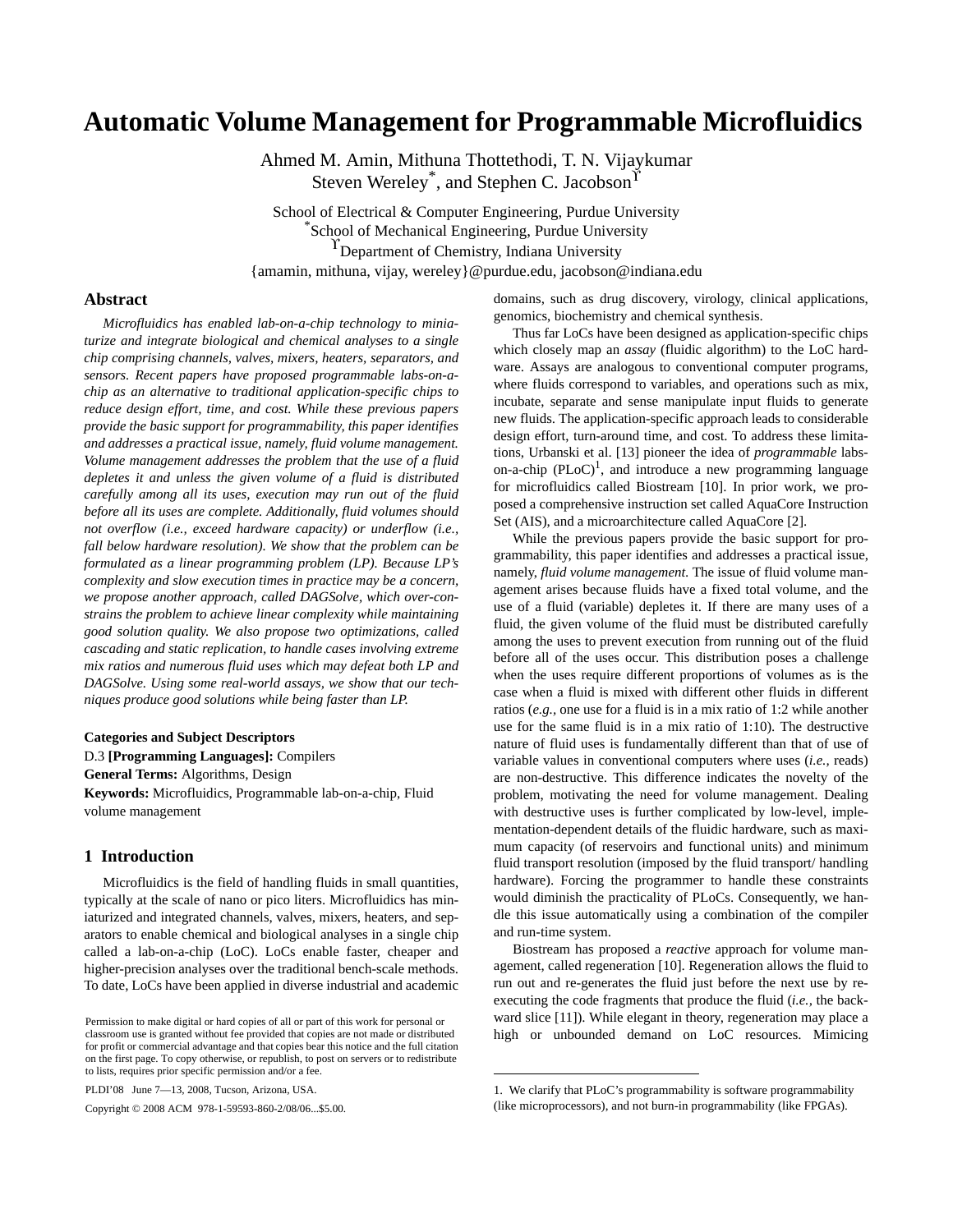unbounded resources through virtualization is feasible in conventional computers, but microfluidic technology is not yet at that level of maturity. Even when regeneration is feasible, regeneration re-executes fluidic instructions (in the fluidic datapath) which are slow and are likely to incur overhead (PLoCs use a heterogeneous organization where the datapath is fluidic and control is electronic and orders-of-magnitude faster [10][2]). In contrast, we take the *pro-active* approach of reducing the chances of running out of a fluid (but not eliminating it, as we explain later). Thus, our approach mostly avoids regeneration's overhead while regeneration can be used as our back-up when our approach cannot avoid fluid running out.

The key challenge is ensuring that not only all the direct uses of a given fluid but also all the uses of fluids indirectly derived from the given fluid satisfy their respective usage proportions. For instance, an assay mixes fluids *a* and *b* in some ratio to produce fluid *c* and then mixes fluids *a* and *c* in some other ratio to produce fluid *d*, which is later used to produce fluid *e*. Thus, we need to ensure that our distribution of *a*'s volume among its uses results in enough volume of *d* for its later use. Additionally, fluid volumes should not overflow (*i.e.,* exceed hardware capacity) or underflow (*i.e.,* fall below hardware transport resolution), and must be an *integer* multiple of the minimum hardware transport resolution. We call this volume-assignment problem *Integer Volume Management (IVol)*. At present, the complexity of IVol is unknown and is left as an open question for future work. However, we show that IVol can be cast as an integer linear programming (ILP) problem. This formulation is our first contribution. Because ILP is NP-Hard, and because the underlying chemistry in inherently tolerant of minor inaccuracies in mix ratios, we provide a rational formulation of the problem, called *Rational Volume Management (RVol)*, and round the resulting volume assignment to integers. To solve RVol, we employ linear programming (LP) instead of ILP. However, for *L*-bit inputs and *n* variables, LP has a worst-case asymptotic complexity of  $O(n^3L)$  [4]. While such complexity may be tolerable for modest-size assays at compile-time, there are cases where we have to solve this problem at run-time because volumes of some intermediate fluids may not be available at compile time (*e.g.,* the volume yielded by a separate-by-size step may not be known *a priori*). In such cases, LP's complexity may be a concern despite the fact that run-time computations can be done in the PLoC's fast electronic control. While one may think that LP solvers are fast in practice despite LP's worst-case complexity, we show that LP is significantly slow for real-world assays. Consequently, we wish to rely on LP at run-time only if there are no other alternatives.

We propose one such alternative approach for RVol, called *DAGSolve*, which artificially over-constrains the problem to achieve a linear-complexity solution. Because of its artificial constraints, DAGSolve may, in some uncommon cases, not find a solution even though LP may. In our experiments with real-world assays, DAGSolve was always successful, as we show in Section 4. Therefore, DAGSolve is a more suitable run-time option than LP. DAGSolve is our second contribution. For the uncommon case where DAGSolve fails to find a feasible solution, we fall back on LP, which itself may not find a solution and is backed up by BioStream's regeneration because it is better to provide a slow solution than no solution.

There are corner cases, such as extreme mix ratios (*e.g.,* mix ratio of 1:1000) or numerous uses of a fluid (*e.g.,* 7 uses of a fluid that has a volume of 6 multiples of minimum hardware transport resolution), that can defeat both LP and DAGSolve. For instance, a mix ratio of 1:399 using hardware with maximum and minimum capacities of 100 and 1 units, respectively, would cause either an underflow or an overflow. To handle extreme ratios, we employ *cascading,* a well-known idea in life sciences, to break an extreme ratio into two or more cascaded ratios (*e.g.,* break 1:399 into 1:19 followed by 1:19). Finally, because of hardware limit of maximum capacity, numerous uses of a fluid can cause underflow even if we produce as much volume of the fluid as possible without causing overflow. In such cases, we produce extra volume by replicating the backward slice of the fluid's production. The two optimizations of applying cascading and static replication to assays are our third contribution.

To implement our ideas, we build a simple compiler and a software run-time system which we describe in the paper. We evaluate our ideas on real-world assays and show that our techniques are effective in avoiding fluid overflow and underflow.

The rest of the paper is organized as follows. Section 2 presents some background on PLoCs and related work. Section 3 discusses the ILP formulation, DAGSolve, and its extensions. We show our compiled code and present our results in Section 4, and conclude in Section 5.

# **2 Background**

There are two primary technologies for microfluidic devices: flow-based and droplet-based. Flow-based technologies rely on continuous or discrete fluid manipulation, while droplet-based technologies manipulate free-standing droplets of fluids. We focus on flow-based devices, though our techniques may be adapted for droplet-based LoCs.

Today's real-world application-specific LoCs typically comprise of channels (for fluid transport), valves (for flow control), reservoirs (for storage), input and output ports, and fluidic functional units, such as mixers, heaters, separators and sensors. Implementation details of these components can be found in [8]. The PLoC uses these pre-existing building blocks.

# **2.1 Baseline PLoC Architecture**

We use AquaCore [2] as our baseline PLoC architecture, and implement our volume management techniques based on the AquaCore Instruction Set (AIS). Assays written in AIS are very similar to conventional computer assembly programs, where fluids correspond to variables, and operations such as mix, incubate, separate and sense manipulate existing fluids to generate new fluids. Though AIS may seem similar to their computer instruction sets, there are four key differences based on observations of real-world assays [2].

First, because intermediate fluids produced in assays are often used only once and usually immediately after their production, binding the fluids to storage results in unnecessarily moving the fluids from functional units to storage and back. To that end, AIS employs *storage-less operands* which are decoupled from storage so that fluids are transferred from one functional unit to another without any intervening storage (similar to [6]).

Second, assays are typically specified using *variable volumes*, unlike computational operands which use fixed-size data types and rely on padding to handle other sizes. However, fluidic operands cannot be padded easily to a fixed larger volume (by topping off)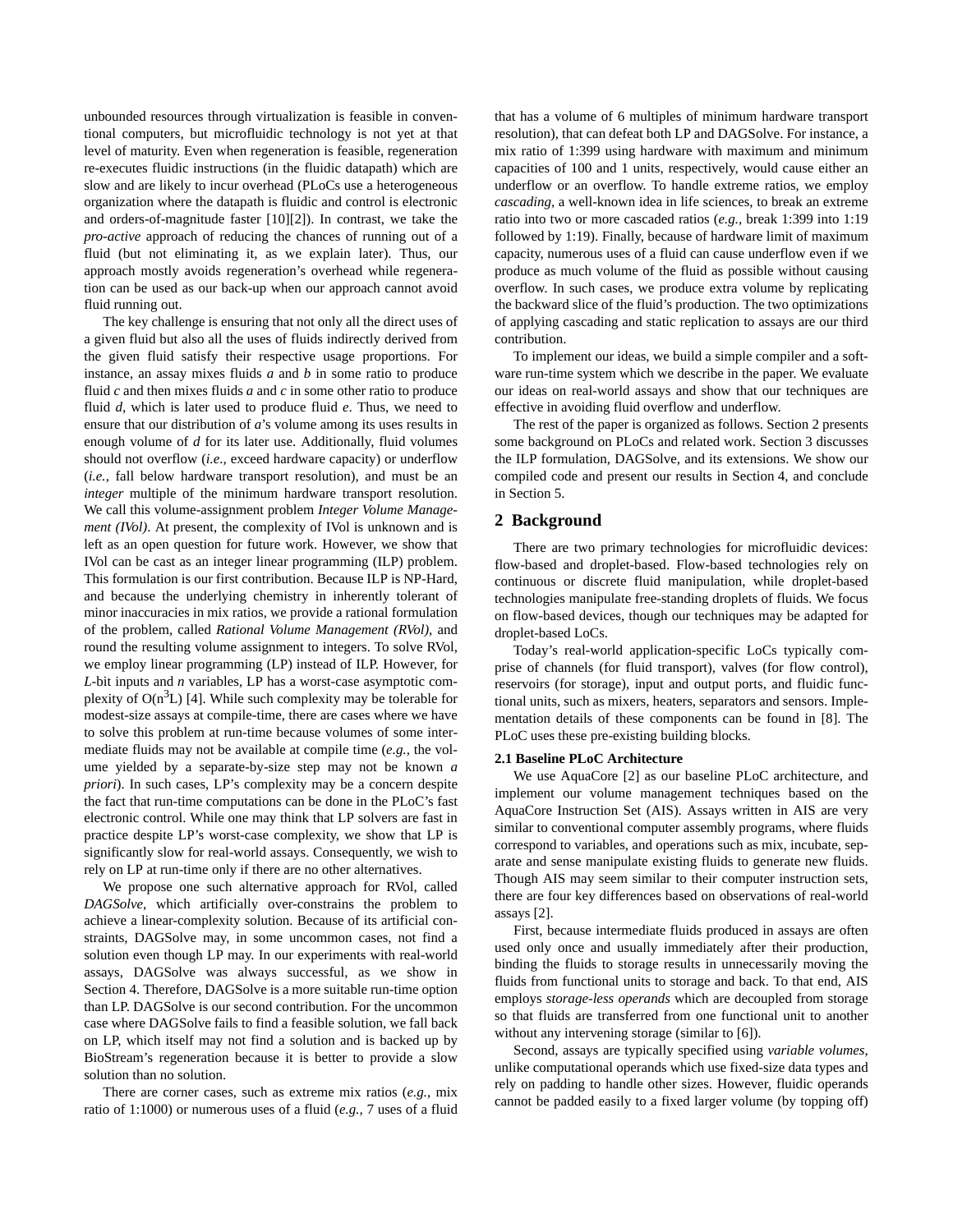## **Table 1: A subset of AIS**

- **move** id1, id2, <rel vol>
- **• move-abs** id1, id2, vol
- **• mix** id1, time
- **separate.CE** id1, E<sub>sep</sub>, len, time
- **• separate.SIZE** id1, time
- **• sense.OD** id1, senseval **• sense.FL** id1, senseval[]

**• incubate** id, temp, time

- **• separate.AF** id1, time
	-

**• input** id2, id1 **• output** id2, id1

in cases where reagent concentrations have to be maintained. Accordingly, AIS instructions operate on variable volumes. All our pro-active volume management techniques handles variable volumes.

Third, because most assays specify volumes only in a few steps and leave operand volumes implicit, forcing every instruction to specify its operand volume would be cumbersome. Accordingly, AIS allows operand volumes to be *implicit*. In the few steps when assays specify volumes, they usually use *relative volumes*. Therefore, AIS allows operands to optionally specify relative volumes (but also allows absolute volumes in the uncommon case). Because the use of relative volumes combined with the destructive nature of fluid usage can result in assays running out of a fluid, relative-volume operands give rise to the need for volume management.

Fourth, because microfluidics lacks the theoretical guarantees of universality (*i.e.,* the fluidic equivalent of Turing-Completeness), PLoCs must turn to experimental evaluation for coverage. While this aspect is orthogonal to this paper, we list this aspect for completeness.

A subset of the AquaCore Instruction Set (AIS) is shown in Table 1 (see [2] for the complete set). The operand *id* space includes not only reservoirs (analogous to registers), but also functional units, allowing one instruction to send its output directly to another without having to go to storage (*i.e.,* storage-less operands). Most instructions do not specify any volumes for their operands. For such instructions, the functional unit operates on the implicit volume available, and allows variable volume handling. The optional operand  $\langle$  rel vol > in move specifies relative volumes for transfer. The relative volumes are translated to implementation specific volumes at runtime, enabling variable volume support and increased code portability. The list includes different flavors of separate and sense (e.g., separate.CE denotes electrophoresis-based separation, separate.AF separates using affinity to a reagent pre-loaded in the separator, sense.OD and sense.FL denote sensing of optical density and fluorescence, respectively).

Figure 1 shows a block diagram of the AquaCore microarchitecture consisting of heterogeneous components: a dry electronic control part and a wet fluidic datapath part. Because electronics is mature, reliable, inexpensive and can provide control functionality, AquaCore uses electronic control. The electronic dry part interprets AIS instructions and provides control signals to the wet part, and is implemented using a conventional microcontroller. As such, the dry electronic control is orders of magnitude faster than the fluidic wet part, a difference we leverage to perform some run-time computation in our volume management scheme without incurring performance overhead.

The wet part consists of fluidic functional units (FFUs) (*e.g.,* mixers, heaters, separators, and sensors), a set of reservoirs, and input and output ports. These components are connected by a set of channels. Furthermore, these components have a capacity limit, exceeding which would cause an overflow. Note that the number of reservoirs is fixed and limited, and current LoC technology does not provide a dense equivalent (such as DRAM or disk), hence careful compile-time allocation is required. Additionally, Aqua-Core uses microfluidic valves to control fluid flow which, much like electronic tri-state buffers, are central to enabling PLoC operation under program control. At each end of each channel is a microfluidic pump that effects fluid transfer from one component to another by peristalsis as described in [2]. These pumps may be used for accurate volume metering [12], which is required to handle variable volumes. Further, they impose a discrete, minimum volume transport unit, or *least count*. Finally, we note that, while several hardware techniques exist to achieve fluid transfer and metering [8], they all exhibit some form of least count.

## **3 Automatic Volume Management**

Recall from Section 1 that volume management is needed because the use of a fluid results in the fluid's depletion, and if there are many uses of a fluid, the initial volume of the fluid must be distributed carefully among the uses to prevent execution from running out of fluid. Such distribution must obey the relative-volume proportions specified by the assay. Dealing with destructive uses is further complicated by low-level, implementation-dependent details of the fluidic hardware, such as maximum capacity and minimum transport resolution.

Fundamentally, this running out occurs because real implementations have a least count. Consider an example, where fluid *A* is partitioned into four portions and one of the portions is to be mixed with fluid *B* in the ratio 10:1 ( $A:B$ ). Then if  $A$ 's portion in this mix is small to start with then *B* may underflow (*i.e.,* the volume needed may be smaller than the least count). Burdening the programmer with the details of avoiding such underflow would defeat the purpose of PLoCs, and as such, an automatic scheme for volume management is required. However, because a fluid may have multiple uses like the above example, avoiding underflow requires automatic schemes to assign volumes such that all the uses of a fluid can be satisfied.

One may think that the example assumes four uses of *A* which is uncommon as fluids are usually used only once (Section 2.1). However, we note that multiple uses may lead to the correctness problem of fluid running out. As observed in computer systems research, the common case is not everything; the uncommon case must be correct.

While our concern is allocation of portions among uses to avoid running out of fluids, evaporation and residue in the fluid-



**Figure 1: Microarchitecture**

- 
- **• concentrate** id1, temp, time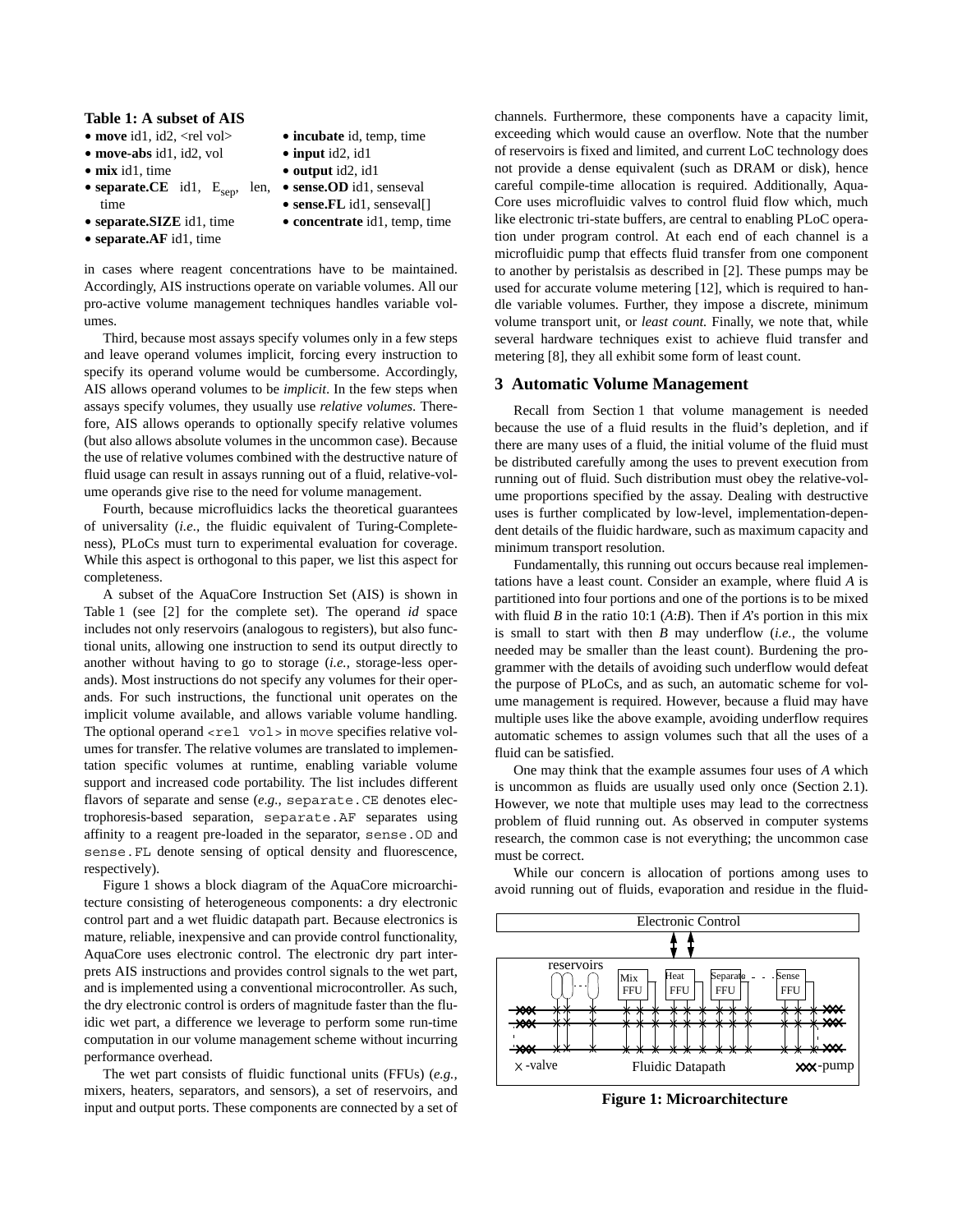path may also cause fluids to run out. Evaporation is alleviated by immersing the fluidpath in immiscible liquids (oils in most cases) [9]. Residue in the fluidpath is reasonably predictable and can be corrected by over-provisioning [12]. As such, our techniques ignore fluid loss.

Our problem is defined as follows. Given as assay which uses fluids in one or more instructions, in different ratios, find an absolute volume assignment for each use of each fluid, such that the assignment: 1) satisfies the usage ratio constraints as defined by the assay; 2) is an integer multiple of the least count hardware resolution; 3) does not underflow (*i.e.,* the minimum fluid use in any operation is greater than or equal to the least count); and 4) does not cause an overflow (*i.e.,* the total amount of fluid assigned in any operation is less than the hardware maximum capacity). We call this problem Integer Volume Management (IVol).

Before describing our volume management schemes, we note that in the absence of unlimited fluidic hardware resources our techniques can only minimize, but not eliminate, the possibility of underflow, just like a computer program can cause underflow in floating-point arithmetic. Such underflow cannot be prevented by the system and the assay must be rewritten to avoid underflow.

In general, there are two fundamental ways to address this problem: either by pro-actively and conservatively using fluids such that they last for the entire assay (if possible); or by reactively regenerating fluids that are exhausted. Reactive approaches may incur overhead due to regeneration's re-execution which runs on the slow fluidpath, as described in Section 1. We adopt the proactive approach which reduces the chances of underflow and thus the number of times regeneration is needed. We fall back on regeneration when underflow is not avoided by our approach.

Volume management amounts to computing absolute volumes as long as two factors are known statically: (a) the number of uses of all fluids in an assay and (b) the output volumes (relative to the input) of all assay steps. However, if either of these factors is unknown statically and can be determined only at run-time, then computing the absolute volumes becomes more involved. The number of uses is statically known for straight line code and not known for assays with control flow. While volumes of fluids in *most* steps are known or are computable at compile time (*e.g.,* the volume in a mixture is in general the sum of volumes of the components and thermal expansion of fluids due to heating is usually too insignificant to alter volumes), there are exceptions that need online volume measurement. For instance, when mixing or heating alters the fluids' chemical nature, or, more commonly, in the case of separations where the volume of the output is unknown at compile time. Such exceptions are known to the compiler or assay writer, and we assume that the corresponding operation can be flagged (*e.g.,* using an opcode variant) so that the volumes can be measured at run-time [3].

We discuss our proposed solutions in three parts. First, we describe our DAG internal representation (Section 3.1) and our algorithms for the statically-known case (Section 3.2-Section 3.3). Second, we present extensions to DAGSolve that handle corner cases of in Section 3.4. Finally, we extend the base algorithms to support statically-unknown cases in Section 3.5.

#### **3.1 Assay DAG Representation**

We represent an assays as a simple directed acyclic graph (DAG) defined as follows. Nodes represent operations (typically



volume-aggregating operations such as mixes) and edges represent true dependence among the operations. The edges are annotated with values to denote the ratio in which the source fluids is used in the operation. Input nodes have no in-bound edges and final output nodes have no outbound edges. Figure 2 shows a simple assay and its corresponding DAG. Because all fluid uses are known and because there are no unknown output volumes (relative to input) in the assay, the DAG corresponds to the statically-known case. Assays with loops are also represented as DAGs whenever the loops can be unrolled completely, as we see later.

#### **3.2 Integer Volume Management (IVol) and ILP Formulation**

The problem of Integer Volume Management (IVol) is one of assigning volumes in integer multiples of least-count to the various uses of fluids to satisfy the assay constraints (mix ratios, number of uses) and the hardware constraints (maximum capacity and leastcount). We have attempted to determine the complexity of IVol and tried casting it as some well-known problems. For example, one may think that volume management can be cast as a network flow problem. However, network flow problems have the key requirement of flow conservation at intermediate nodes (*i.e.,* the sum of all outputs of a node is equal to the sum of it's inputs), while in our case, each intermediate node potentially violates such requirement because all the produced fluid need not be used. We show later in Section 3.3 that imposing flow conservation still does not make the problem amenable to casting as a network flow problem. As such, determining the complexity of IVol is left as an open question for future work.

We show that IVol can be cast as an integer linear programming problem (ILP). We describe the ILP formulation (constraints and objective function) in the context of our DAG representation (say *G(V,E)*). The variables representing the volumes in nodes and edges are subject to the following classes of constraints with the number of constraints for each type shown parenthetically. (1) *Minimum volume* constraints ensure that no volume is smaller than the least count (one constraint per edge, |*E*| constraints in all). In addition to the least count constraint, there may be additional minimum volume constraints for fluid functional units (e.g. separators). (2) *Maximum capacity* constraints limit the sum of volumes assigned to edges entering a node to the node's hardware capacity (one constraint per node, |*V*| constraints in all). (3) *Non-deficit* constraints ensure that the use of a fluid (the sum of volumes of outbound edges) at a node does not exceed the volume of the fluid, which is the sum of volumes of inbound edges (one constraint for every non-output node, |*V*| constraints at most). (4) *Ratio constraints* ensure that volumes of the inbound edges are in the specified mix ratio (one constraint for each node corresponding to a mix, |*V*| constraints at most). (5) *Relative node output to input*, for nodes representing instructions such as separates, where the output volume of a node is not necessarily equal to the sum of its inputs,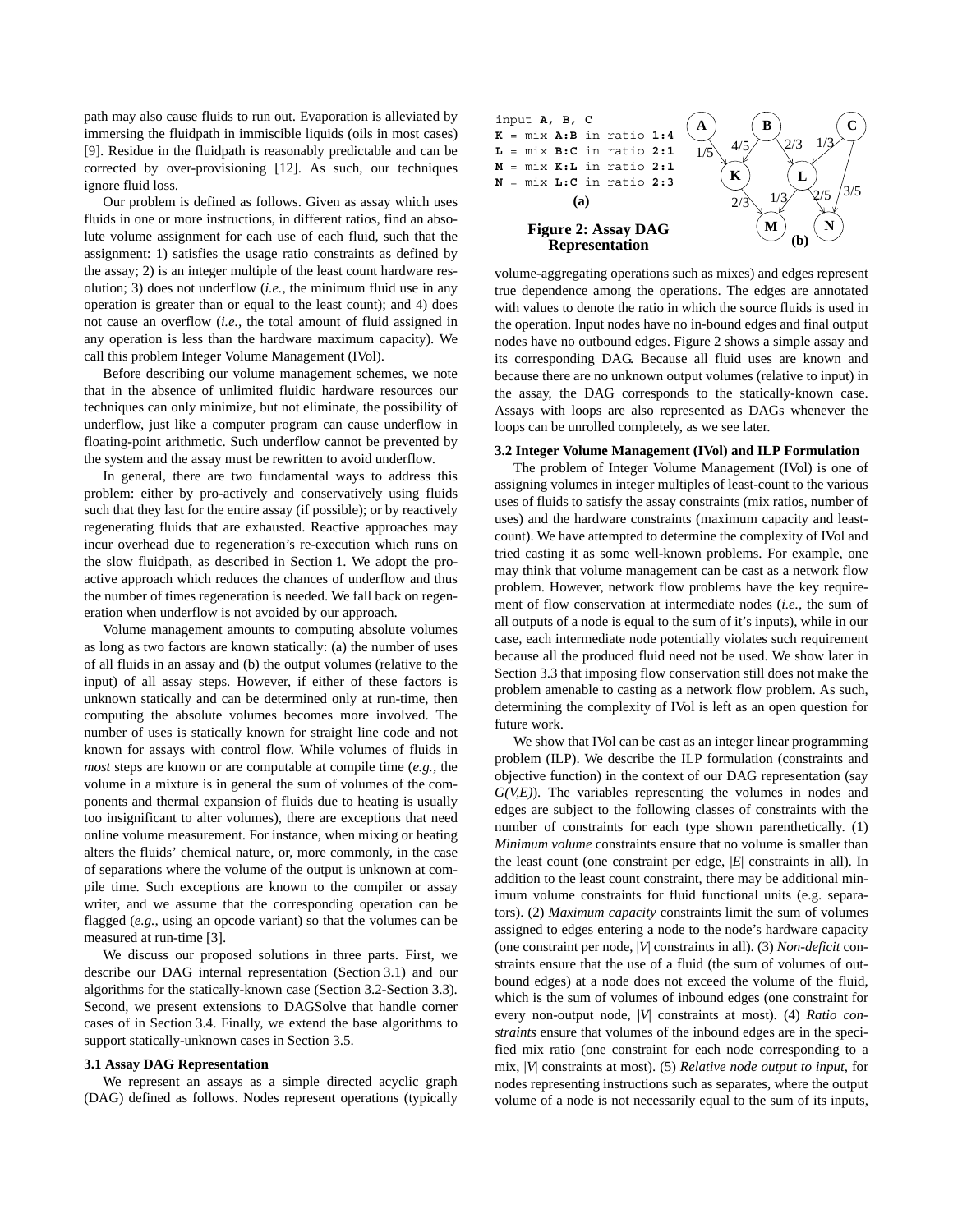

rather a relative fraction of the total input (one constraint for each node of the fractional output type, |*V*| constraints at most). Though any feasible volume assignment that satisfies the above constraints is adequate to remove underflow, we set the objective function to maximize the sum of all output volumes to maximize the output production. In some cases, the solution may be skewed to produce very little of one output fluid and much more of another output fluid if such outputs maximize the sum of all output volumes. To avoid such skew, we add one optional set of constraints called *Relative output-to-output constraints*, where output volumes are set to be within a fixed percentage of each other (twice the number of constraints as output nodes, |*V*| constraints at most). Note that for simplicity we bound the relative ratio of all outputs with respect to one output instead of bounding every possible pair which would result in  $O(V^2)$  constraints). Figure 3 shows the optimization function and set of constraints derived from the assay shown in Figure 2.

One drawback to using ILP to solve IVol is that ILP is NP-Hard. An alternate approach to solving IVol is to use LP (polynomial complexity) to provide a non-integer solution and then round the result to an integer, which we call Rational Volume Management (RVol). One may think that practical ILP solvers are fast in practice and that the asymptotic worst-case complexity difference between ILP and LP may not necessarily translate to execution time reduction for our specific problems at typical problem sizes. However, we show later in Section 4.3 that the ILP solver we used is significantly slower than the LP solver for some of our benchmarks.

Simple rounding of the RVol results to the nearest integers may cause inaccuracies in mix ratios. Rounding up causes more input fluids to be consumed and rounding down causes less output fluids to be produced, both of which may lead to underflow. Fortunately, the underlying chemistry is inherently tolerant of small imprecisions in mix ratios, given that usual operating volumes are in the order of nanoliters and the least count is in the order of picoliters. We did not observe such underflow problems in practice and the errors for our benchmarks were below 2%. As such, we defer investigation of more sophisticated rounding techniques to the future.

While the LP-based solution to the RVol problem is feasible, we make two observations to motivate a more efficient algorithm for RVol. First, while the polynomial execution time of LP-based RVol may seem tractable for compile-time volume assignment, volume assignment must occur at run-time for statically-unknown cases, as mentioned in Section 1. LP has worst-case complexity of  $O(n^3L)$ , where *n* is the number of variables and *L* is the number of bits in the binary representation of the variables [4]. Because

worst-case asymptotic complexity may not be an accurate indicator of practical execution times, we show in Section 4.3 that LP can still be significantly slow for large assays. Second, as PLoCs become more widespread and their programmability matures, composition of assays will lead to larger assays, resulting in a corresponding increase in the input to the LP problem. Next we describe our linear-complexity RVol algorithm that overcomes the above problems.

#### **3.3 DAGSolve**

To overcome the high complexity of our LP formulation to solve RVol, we make the key observation that, by adding some artificial constraints, the problem of fluid volume management can be solved in linear complexity, occasionally sacrificing a feasible solution that would be found by LP. To that end, we propose *DAG-Solve*, a linear time algorithm for fluid volume management, and fall back on LP when DAGSolve fails to find a feasible volume assignment.

DAGSolve over-constrains RVol by adding the two following constraints. First, we constrain the output volumes (say *A*, *B* and *C*) to be in some relative proportion to each other (say *Va*:*Vb*:*Vc*) while LP allows the outputs to be any volume. Note that this constraint does not fix the *absolute* volume of any output. Second, whereas LP imposes only the non-deficit constraint that can capture feasible solutions that may have excess fluids, we add a noexcess, flow-conservation constraint as well. Effectively, the flowconservation constraint forces the generated volume for each intermediate fluid to be *equal* to the total volume of its uses.

Recall that the key distinction between the volume assignment problems and network flow problems was that flow conservation was not necessary in volume assignment. We reconsidered using the network flow approach after artificially introducing flow conservation. Some aspects of the problem, such as achieving a mixratio, can be expressed as multi-commodity network flow (MCNF) given absolute volumes. However, our problem requires the computation of absolute volumes from relative volumes. Further, each node in an assay creates a new fluid (commodity) due to mixing, heating or similar alteration. Therefore, each commodity traverses a single level in our DAG, unlike MCNFs. As such, we did no pursue the network-flow approach.

Our DAGSolve algorithm uses the above two additional set of constraints to reduce RVol to a simple propagation algorithm on the DAG. DAGSolve starts with the final relative output volumes (the first additional constraint), then performs a backward pass on the DAG to assign relative volumes to all nodes and edges, such that all the assay constraints (ratio constraints and relative outputto-input constraints) and the flow-conservation constraint (the second additional constraint) are satisfied. Then a forward pass assigns real absolute volumes which impose the hardware constraints (least count and maximum capacity) on the solution. The pseudocode for the algorithm is shown in Figure 4.

We define a node's  $V_{norm}$  as a measure of the fluid volume at the node relative to other nodes. Because  $V_{norm}$  is a relative measure, all nodes'  $V_{norm}$  value should be normalized to a common node or set of nodes. To that end, we choose this set of nodes to be the output nodes (leaf nodes), and apply the first artificial constraint of setting all output nodes'  $V_{norm} = 1$  (*i.e.*, each output is normalized to itself and all the output volumes are equal). Though the *Vnorm*s could be set to arbitrary values to produce outputs in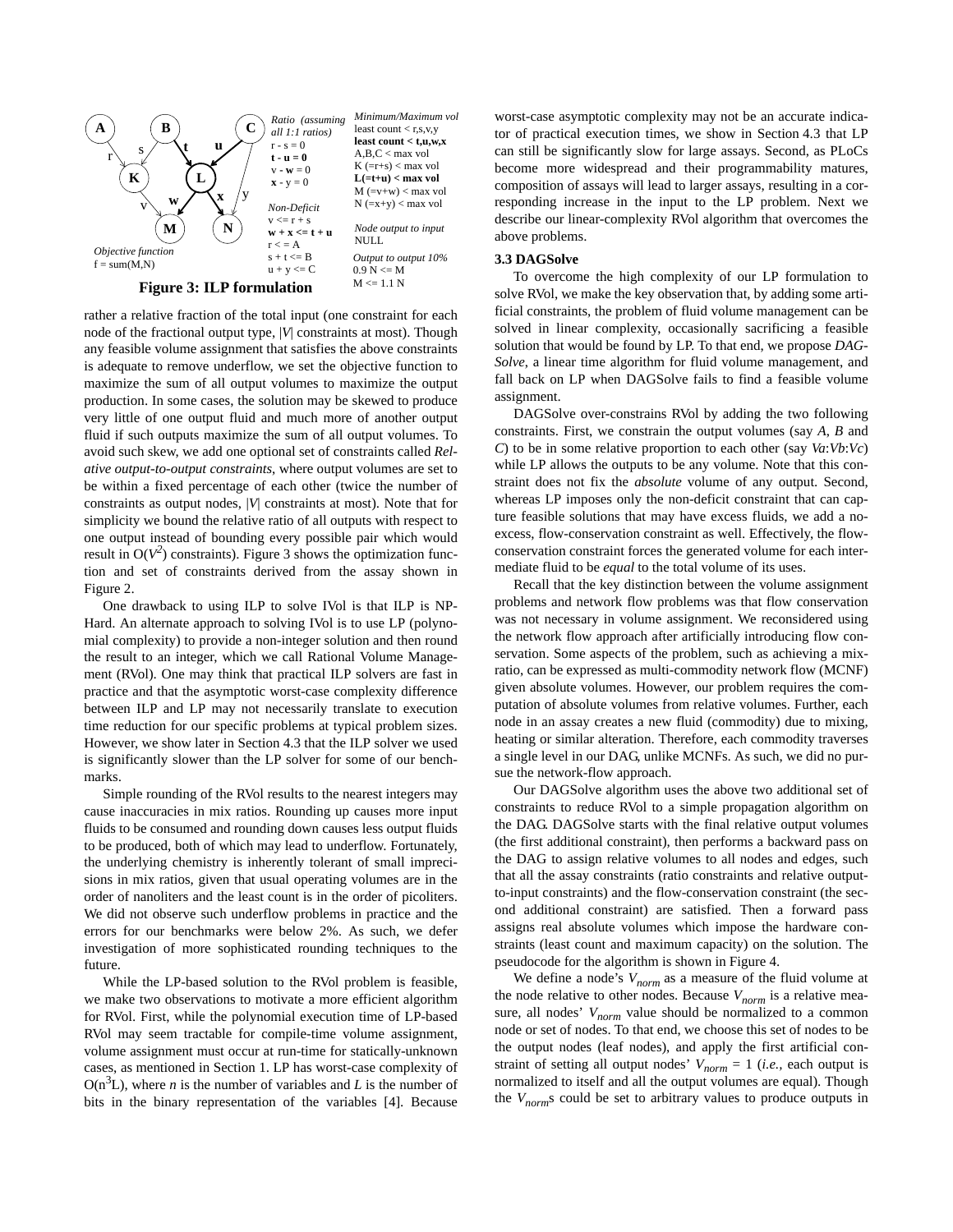# *DAGSolve*{

**1.** Build DAG from assay

```
2. Set leaf nodes' Vnorm to 1 and others to 0
   //Vnorm calculation
```
- **3. foreach** node N in reverse topol. order of DAG
- **4. foreach** outbound edge E for N
- $5.$   $N.V_{norm}$  :=  $N.V_{norm}$  +  $E.V_{norm}$
- **6. foreach** inbound edge E for N
- **7.**  $E.V_{norm} := E.ratio * N.V_{norm}$ *//Dispensing*
- 8. Max\_V<sub>norm</sub> := maximum node V<sub>norm</sub>
- **9. foreach** node N and edge E in DAG
- 10.  $N.$  volume  $:= (N.V_{norm} * max\_default) / Max_V_{norm}$
- 11. E.volume :=  $(E.V_{norm} * max\_default) / Max_V_{norm}$
- }

## **Figure 4: DAGSolve Algorithm**

arbitrary ratios without any other changes to the algorithm, unless we have information to prefer production of one output fluid over another, we initialize all output volumes to be equal. Similarly, we define an edge's *Vnorm* as the volume of the fluid associated with the edge normalized to the volumes of the final output fluids. *Vnorm* calculation proceeds in reverse topological order of the DAG and updates the values for edges and nodes (Figure 4, lines 3-7). Each node is assigned a  $V_{norm}$  equal to the sum of its outbound edges' values (Figure 4, line 5) and then each inbound edge is updated as the product of the original edge value (the original ratio) and the node value (Figure 4, line 7). Note that setting each node's *Vnorm* to the sum of the outbound edges' values is our second artificial constraint requiring flow-conservation of fluids at intermediate nodes.

Figure 5 shows the application of DAGSolve to the example given in Figure 2. Node *L* is assigned  $1/3 + 2/5 = 11/15$  and edges *B-L* and *C-L* are updated as 2/3\*11/15 = 22/45 and 1/3\*11/15 = 11/ 45. Figure 5(a) shows the updated values for all the nodes and edges. *A* node's *Vnorm* may be less than one (*e.g.,* node *K*) or more (*e.g.,* node *B*) depending on their relative volumes with respect to output volume.

The next step is to assign absolute volumes based on nodes' *Vnorm* (Figure 4, lines 8-11) and the hardware constraints. To avoid overflow (*i.e.,* to satisfy the maximum capacity constraint), we assign the node with the largest  $V_{norm}$  (node *B* in our example) a volume equal to the default machine-dependent maximum (*e.g.,* 100 nl). To ensure that the original ratios specified by the assay are honored, each other node and edge is assigned a fraction of the default maximum equal to the ratio of its  $V_{norm}$  to the largest  $V_{norm}$ (Figure 4, lines 10-11). Figure 5(b) shows the dispensed volumes for all the nodes and edges.

If the ratio of the largest  $V_{norm}$  to a smallest  $V_{norm}$  is less than the ratio of the default maximum to the least count, the smallest





**Figure 6: Volume Management Flowchart**

*Vnorm* will underflow because its absolute volume will be less than the least count. However, this failure in DAGSolve could be the result of the additional constraints imposed by DAGSolve and does not imply that there is no feasible solution. An LP solver solving the original LP formulation (Section 3.2) without the additional constraints could still discover a feasible solution. Thus, we fall back on LP whenever our above approach leads to underflow.

In comparison with the worst-case  $O(n^3L)$  complexity of LP, DAGSolve is of linear complexity as it visits each node and edge twice. Our results (Section 4) show that there is a significant difference in execution time  $({\sim}80x)$ . Thus, the use of DAGSolve as a preferred technique that may sometimes fail combined with the backing of a more robust, but slow LP solution can be viewed as a volume management hierarchy. One may think that adding the same artificial constraints to the LP formulation may, in practice, increase the efficiency of LP. However, we show in Section 4.3 that while LP does benefit in some cases from the additional constraints, the gap between DAGSolve and LP (with additional constraints) performance remains large (~60x).

# **3.4 Extensions to DAGSolve**

Recall from Section 1, some corner cases of extreme mix ratios or numerous uses of a fluid may arise for which neither DAGSolve nor LP may produce feasible volume assignments. In this section, we discuss two techniques that modify the DAG to address the above two problems. The modified DAGs are re-processed through the same volume management hierarchy consisting of DAGSolve and LP. Figure 6 illustrates how the volume management hierarchy (on the left) interacts with our techniques to handle extreme mix ratios and numerous uses (on the right). We discuss extreme mix ratios first and numerous uses next.

## **3.4.1 Handling Extreme Mix Ratios** — **Cascading**

Mix ratios that exceed the ratio of the least count to the maximum hardware capacity are infeasible to execute, and defeat DAG-Solve, LP, and even regeneration. For instance, a mix ratio of *A* and *B* in a ratio of 1:1000, where the ratio of the least count to maximum capacity is 1:100 would cause either (1) an underflow of *A* if we set the volume of *B* to the hardware maximum, or (2) an overflow of *B* if we set *A* as the least count. Such extreme ratios have traditionally been handled by *cascaded mixing* where a desired mix ratio is achieved as a combination of two or more cascaded mix operations, each of which has a less skewed mix ratio. For example, a single *A-B* mixture of 1:99 can be achieved by first mixing *C= A-B* in the ratio 1:9, followed by *C-B* in the ratio of 1:9. (It may be more intuitive to think of the above example as creating a 1-part-in-100-parts mix by first creating a 1-part-*A*-in-10-parts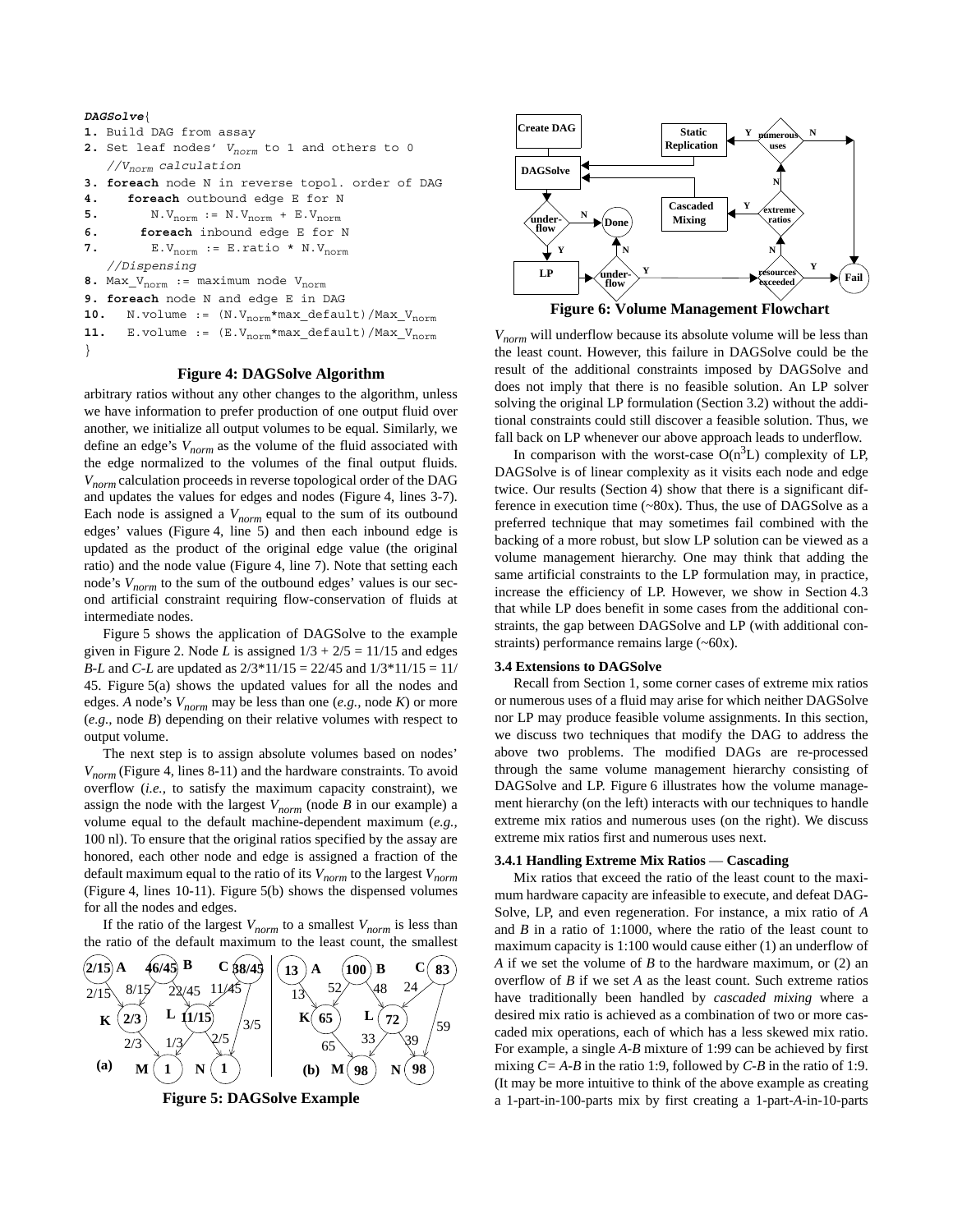

mixture (say *C*) and then creating another 1-part-*C*-in-10-parts final mixture). Observe that the above example creates 10 parts of *C* and uses only 1 part which implies excess production, which is allowed in the LP formulation (non-deficit constraint in Section 3.2), but is expressly prohibited in the DAGSolve algorithm due to the flow conservation constraint. Without such excess production, cascading in DAGSolve would fail to avoid underflow in case of extreme mix ratios. However, introducing *a priori* unknown excess production leads to unknown amount of discarded output which would prevent the direct backward computation of *Vnorm*s from known output volumes. In contrast, LP can handle excess production because such unknown discarded outputs correspond to independent slack variables in the LP formulation. Fortunately, we make the key observation that the fraction of the output volume to be discarded can always be computed *a priori*. In the example above, we know that exactly 9/10 parts of *C'* are discarded. Consequently, DAGSolve can incorporate this special case of excess production. The DAG transformation for excess handling in the case of the example is shown in Figure 7. We replace the original extreme-ratio mix node (*C*) with two cascaded mixes. At the intermediate node of the cascade (*C'*), we add an *excess* node and an edge from the intermediate node to the excess node that both have a  $V_{norm}$  equal to  $0.9*V_{norm}(C')$ . DAGSolve is modified slightly to handle excess nodes as a special case. Unlike ordinary nodes/edges whose *Vnorm*s are computed in a backward pass, the *Vnorm*s of the excess edge and excess node are computed after their source node's  $V_{norm}$  is known.

In general, we use cascading only if the assay has no feasible volume assignment with the direct mix, as shown in Figure 6, When an extreme mix ratio (say 1:*R*) prevents feasible volume assignment, we apply cascading as follows. We initially attempt a cascade of two mixes, where each mix is equivalent to 1:  $\sqrt{R}$  + 1 – 1, and the amount discarded at the intermediate node is  $\sqrt{R+1-1}$  /  $\sqrt{R+1}$ . If one level of cascading is insufficient to eliminate extreme mix ratios, we iteratively deepen the cascading by using three mixes each equal to  $1:\frac{3}{R}+1-1$  and so on, until a suitable non-extreme mix-ratio is achieved. Finally, note that cascading has the negative side-effects of increasing the demand on the PLoC's fluid-path resources (*e.g.,* functional units and reservoirs), and of increasing the number of uses of the fluid with the larger contribution in the original mix. (In the example in Figure 7, *C'* requires an additional mix and uses of *B* increase to two from one.) In extreme cases, the increase of fluid uses due to cascading may cause underflow, which may require static replication (Section 3.4.2) as a solution as shown in Figure 6.

While Biostream [10] also relies on allowing excess production for their mix instructions, their approach is fundamentally different from ours in that they allow mixing only in a 1:1 ratio, and discard half of the output of the mix while we allow variable volume (and ratio) mixes. Because of their fixed-ratio mixing, achieving arbitrary mix ratios always requires cascading (except for 1:1 mixing), which executes on the slow fluid path, while our approach requires cascading only for uncommon cases of extreme mix ratios.

Finally, we note that though we allow cascading and excess production by default, there maybe cases where cascading mixes and producing/discarding excess fluid is disallowed because of safety, cost, regulation, or even correctness. For such fluids (identified by the programmer) we do not allow excess production.

#### **3.4.2 Handling Numerous Uses — Static Replication**

Because of the hardware limit of maximum capacity, numerous uses of a fluid (naturally or induced by cascading) can cause underflow even if we produce as much volume of the fluid without causing overflow. For such cases, where certain highly-used fluids must be produced in excess of hardware capacity, we employ static code replication to replicate part of the backward slice of the fluid's production. Various traditional compiler techniques for determining the backward slice of a variable exist [11].

In our context, static replication of the backward slice achieves pro-active generation of fluid in excess of what a single reservoir can hold by creating multiple instances of the same fluid. We replicate the numerous-usage node and distribute the original outbound uses as evenly as possible between the replicas. Once replication is complete, we re-run DAGSolve to produce new *Vnorm* values for the new graph. If an underflow still occurs, we replicate another level in the DAG, effectively replicating the predecessor-nodes' predecessors. Replication continues in an iterative fashion until the underflow is eliminated. Because replication increases the demand on the PLoC's fluid-path resources (like cascading), the replicated code may exceed the PLoC's resources. In such cases, compilation fails. We follow this iterative procedure instead of one-shot replication of the entire backward slice because such one-shot replication may cause compilation failure even in cases where the iterative procedure succeeds. Finally, note that static replication is merely a graph transformation, and the LP formulation may be applied on the new DAG as well.

Because our replication is static, the additional demand for fluid-path resources is known *a priori* and accounted for at compile time. Thus, we can determine *statically* if the modified DAG fits within the PLoC's resources, as shown in Figure 6. In contrast, Biostream's reactive regeneration places a *run-time* demand for the resources that cannot be planned for and thus, may be hard to satisfy. Because cascading and static replication place extra demand on the resources, we fall back on these two schemes as a final option to avoiding underflow, as shown in Figure 6.

#### **3.5 Statically-Unknown Case**

Our volume management schemes so far assume that both the volumes output at every assay step and the number of uses are known statically. However, either of these quantities may be known only at run time, as discussed before. We extend DAG-Solve to handle each such uncertainty — unknown volume first and unknown use next, and show how these alterations easily apply to LP.

To handle statically-unknown volumes, we delay the volume assignment step from compile time to run time while keeping *Vnorm* calculation at compile time to reduce run-time overhead. To compute  $V_{norm}$ , we cut the outbound edges of the unknown-volume nodes. Consequently, these nodes become similar to final output nodes, while the sink of each cut edge becomes similar to an input node. While the natural input nodes are unconstrained in that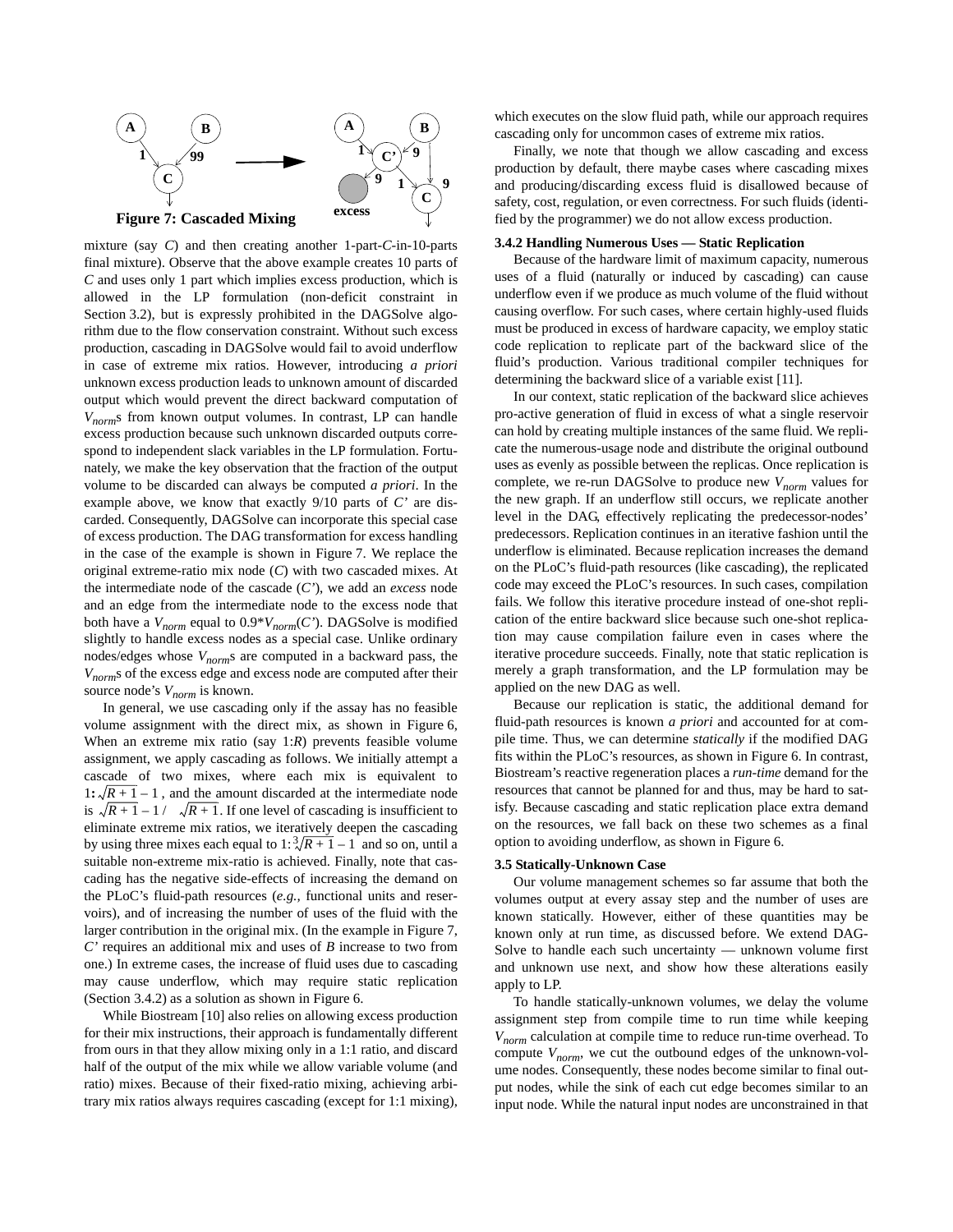the input volumes can be anything up to the default maximum, these artificial input nodes' volumes are constrained to be equal to the output of the unknown-volume instruction, which is measured at run time. The edge cutting may partition the DAG into several partitions to each of which we apply DAGSolve. While we calculate the *Vnorm* of the nodes and edges of all the partitions as before, there is one difference in the final step of absolute volume assignment (*i.e.,* application of the hardware constraints) due to constrained inputs. Assigning the default maximum to the node with the largest  $V_{norm}$  may require more than the available volume at a constrained input. To handle that case, we compute the minimum ratio of each input's  $V_{norm}$  and the available input volume for each constrained input once the volume is measured. Consequently, nodes and edges are assigned volumes by scaling their *Vnorm* with this ratio.

While the above method handles unknown-volume nodes, such nodes may prevent applying DAGSolve to normal, known-volume instructions. Consider the output of a normal, known-volume instruction, node *X* in Figure 8(a). Node *X* has two uses, one of which transitively feeds an unknown-volume instruction (node *U*, shown as a hashed node). At the time of *X*'s execution *U'*s execution has not even begun, and as such, *U'*s outbound edge volumes cannot yet be determined. However, an earlier use of *X* (the *X-Y* edge in Figure 8(a)) needs to be assigned some volume without waiting for the later unknown use. Thus, unknown-volume instructions prevent us from assigning volumes on the basis of transitive use. To handle this problem, we partition the DAG at compile time by cutting the outbound edges of nodes that transitively lead to an unknown-volume node and marking the edges as constrained inputs. As before, the known-volume instruction node is treated as if it were a final output node, and we compute the  $V_{norm}$  for the partitioned DAG. At run time, we divide conservatively the known-volume instruction output into *N* equal portions, if there are *N* uses of the output fluid (here we assume all the uses are known and handle unknown-uses next). We then apply the above method for constrained inputs to assign volumes. Figure 8(b) shows the DAG in Figure 8(a) after cutting *Y-U* and the outbound edges of *X*, with *X'*, *X*'', and *U'* representing constrained inputs. *X'* and *X*'' each get half the volume of *X* and *U'* gets the run-time output of *U*. One slight refinement to the above conservative strategy is that if a partition gets more than one of the *N* uses, say *m* uses, then we can replace the *m* constrained inputs (of *1/N* each) with a single constrained input of *m/N*.

Note that the above conservative strategy (including the refinement) with its potential for underflow is needed only for the instructions whose transitive use DAG includes unknown-volume instructions. All other instructions can be handled better via DAG-Solve. If the programmer can provide hints on approximate output volume relative to input volume at the unknown-volume instruc-



**Figure 8: Statically-unknown Case**

tion, the portion per use can be adjusted accordingly instead of the default of equal portions across uses. In DAGSolve we model such a hint as a node whose output shrinks the input volume in the specified ratio. We also note that such a node is trivially compatible with the LP formulation mentioned before.

Next, we handle unknown uses, which occur due to controlflow in the assay (*if-then-else* and loop constructs). To handle *ifthen-else*, we conservatively include both *if* and *else* paths in our DAG and apply DAGSolve (similar to standard dataflow analyses in modern compilers). Loops with statically-known number of iterations can be unrolled that many times and handled by DAGSolve. One may think that instead of unrolling, one could apply DAG-Solve to the body of the loop and then scale the input volumes by the number of iterations. However, if the loop has loop-carried dependencies where fluids from different iterations are mixed in ratios, such simple scaling will not work.

For loops whose iterations are not known even at loop entry (*e.g., while* loops), there are two options: (1) The programmer provides a hint of the upper bound on the number of iterations for a loop. We simply unroll the loop that many times and apply DAG-Solve. (2) While the programmer may not know the number of iterations, she may know the minimum volumes that the loop should output for successful completion of the assay. These minimum volumes can be used in the case of loops with independent iterations. For such loops, we make two changes to DAGSolve before applying it to the loop body. First, instead of assigning the largest *Vnorm* to the default maximum, we pick the *output node* with the smallest  $V_{norm}$  and assign it the programmer-specified volume. All other nodes and edges are scaled as per the ratio of their *Vnorm* and that of the chosen output node. This process gives us the volumes of the input fluids needed for one iteration to produce the specified output volumes in that iteration. The assumption here is that as much of the input fluids is produced as possible (over-provisioning may be achieved by static replication), and each iteration takes as much as needed from this initial volume. This strategy, however, is a departure from DAGSolve where intermediate nodes produced only as much fluid as needed. Accordingly, the second change is that we break up the assay at loops and treat nodes outputting fluids to loops as if they were final output nodes.

Finally, the per-iteration input volumes are valid only if the loop iterations are independent. In the presence of loop-carried dependencies, the specified output volumes would be reached after multiple iterations and as such, input volumes cannot be calculated from one iteration as done above. For such loops, we fall back on the first option of the programmer specifying an upper bound on the number of iterations. Note that programmer-provided hints or bounds, could be from any source including, but not limited to, human expertise, profiling runs and prediction.

While we have described our approach for handling the statically-unknown cases in DAGSolve, the same approach works if we need to use LP, by applying the same DAG transformations and adding the same constraints. Like DAGSolve, LP can also reduce its run-time overhead by solving all but the constrained inputs at compile time and then incrementally solving the constrained inputs at run time.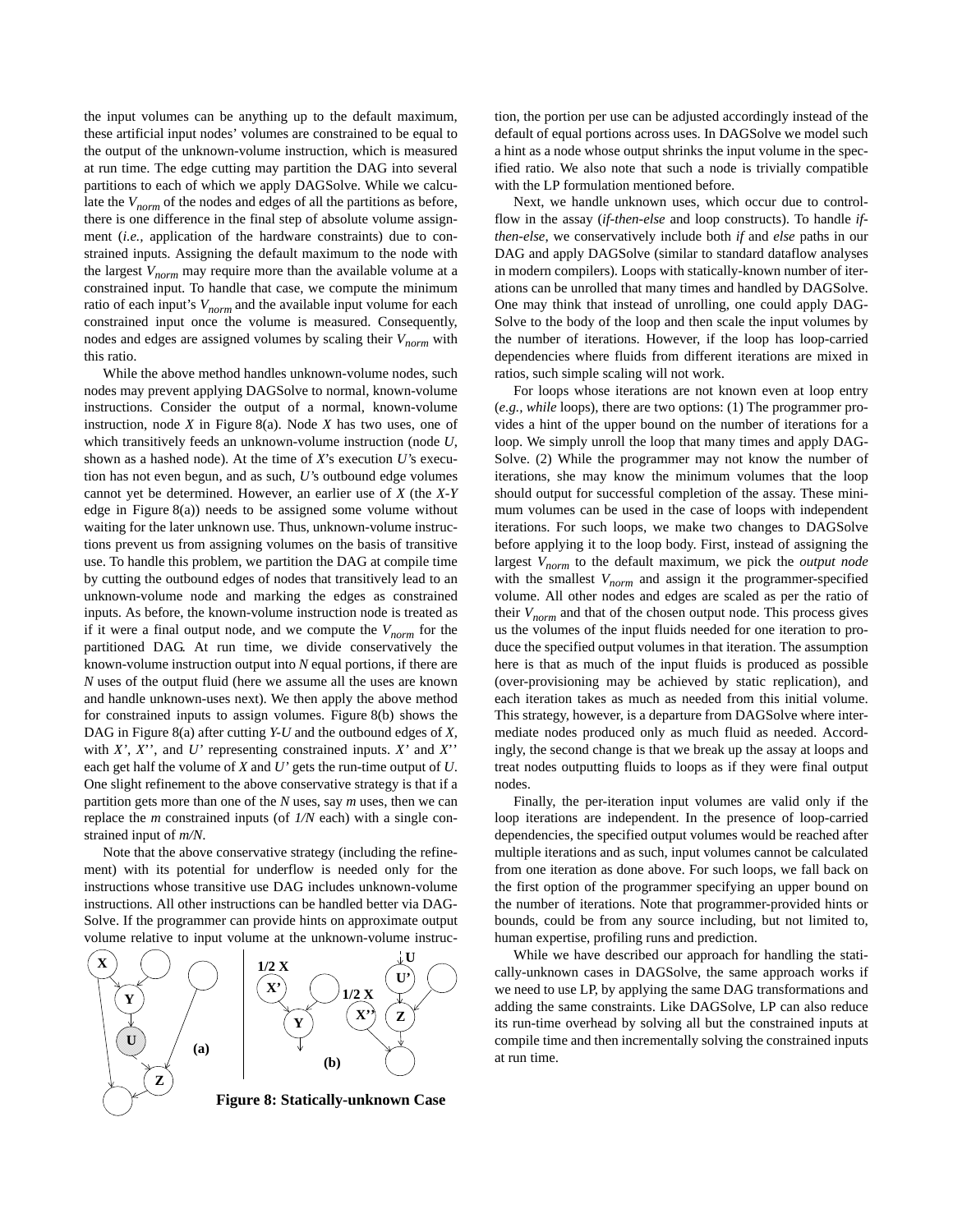**ASSAY** glucose **START**

**fluid** Glucose, Reagent, Sample; **fluid** a, b, c, d, e; **VAR** Result[5]; a = **MIX** Glucose **AND** Reagent **IN RATIOS** 1 : 1 **FOR** 10; **SENSE OPTICAL** it **INTO** Result[1]; b = **MIX** Glucose **AND** Reagent **IN RATIOS** 1 : 2 **FOR** 10; **SENSE OPTICAL** it **INTO** Result[2]; c = **MIX** Glucose **AND** Reagent **IN RATIOS** 1 : 4 **FOR** 10; **SENSE OPTICAL** it **INTO** Result[3]; d = **MIX** Glucose **AND** Reagent **IN RATIOS** 1 : 8 **FOR** 10; **SENSE OPTICAL** it **INTO** Result[4]; e = **MIX** Sample **AND** Reagent **IN RATIOS** 1 : 1 **FOR** 10; **SENSE OPTICAL** it **INTO** Result[5]; **END (a)**

```
glucose{
input s1, ip1;Glucose
input s2, ip2;Reagent
input s3, ip3;Sample
move mixer1, s1, 1
move mixer1, s2, 1
mix mixer1, 10
move sensor2, mixer1
sense.OD sensor2, Result1
move mixer1, s1, 1
move mixer1, s2, 2
mix mixer1, 10
move sensor2, mixer1
sense.OD sensor2, Result2
move mixer1, s1, 1
                              move mixer1, s2, 4
                              mix mixer1, 10
                              move sensor2, mixer1
                              sense.OD sensor2, Result3
                              move mixer1, s1, 1
                              move mixer1, s2, 8
                             mix mixer1, 10
                              move sensor2, mixer1
                              sense.OD sensor2, Result4
                              move mixer1, s3, 1
                              move mixer1, s2, 1
                              mix mixer1, 10
                              move sensor2, mixer1
                              sense.OD sensor2, Result5
                              }
                                                       (b)
```
#### **Figure 9: Glucose Assay**

# **4 Results**

We evaluate our volume management scheme in two parts: (1) avoiding underflow in RVol using DAGSolve on some real-world assays and (2) the error of our simple rounding. We also compare the execution times of DAGSolve and LP, and show the number of times regeneration is triggered assuming no volume management. We first describe the assays and our experimental infrastructure, and then present our results.

#### **4.1 Infrastructure and Benchmarks**

We define a simple high-level language to specify the assays. Our syntax is similar to the specification format used in conventional assays. We use the names of common operations (*e.g.,* mix, separate, incubate) as key words which are accompanied by the relevant parameters such as operand fluids, temperature, and time duration of operation. Figure 9(a) through Figure 11(a) show three assays written in our language. The variable *it* corresponds to the output of the previous statement. We do not describe our language in any more detail due to space limitation. We construct a compiler to translate the high-level assays into the AquaCore Instruction Set (AIS) (Section 2.1). The usual steps of parsing, intermediate representation, register allocation, and code generation are similar to those of a conventional compiler. We show the compiler-generated AIS code in Figure 9(b) through Figure 11(b). Our compiler implements DAGSolve (the statically-known case) without cascading and replication which we perform manually. For LP, we use Matlab's *linprog* command, which is based on LIPSOL (Linear Interior Point Solver) [14].

Figure 9 shows the source and the AIS code for detecting the concentration level of glucose in a given sample using an optical sensor [9]. The assay uses a calibration step to obtain a best-fit curve of known amounts of dilutions of a standard glucose concen**ASSAY** glycomics **START fluid** buffer1a, buffer1b, buffer2; --buffer2 has PNGanF **fluid** buffer3a, buffer3b, buffer4, buffer5; **fluid** sample, lectin, C\_18, NaOH; **fluid** effluent,effluent2,effluent3, waste,waste2,waste3; **MIX** buffer1a **AND** sample **FOR** 30; **SEPARATE** it **MATRIX** lectin **USING** buffer1b **FOR** 30 **INTO** effluent **AND** waste; **MIX** effluent **AND** buffer2 **FOR** 30; **INCUBATE** it **AT** 37 **FOR** 30; **MIX** it **AND** buffer3a **IN RATIOS** 1:10 **FOR** 30; **LCSEPARATE** it **MATRIX** C\_18 **USING** buffer3b **FOR** 30 **INTO** effluent2 **AND** waste2; **MIX** effluent2 **AND** buffer4 **AND** NaOH **IN RATIOS** 1:100:1 **FOR** 30; **MIX** it **AND** buffer3a **FOR** 30; **LCSEPARATE** it **MATRIX** C\_18 **USING** buffer3b **FOR** 2400 **INTO** effluent3 **AND** waste3; **MIX** effluent3 **AND** buffer5 **FOR** 30 **END (a)**

| glycomics                    | move heater1, mixer1           |
|------------------------------|--------------------------------|
| input s1, ip1 ;buffer1a      | incubate heater1, 37, 30       |
| input s2, ip2 ; sample       | move mixer1, heater1, 1        |
| input s3, ip3 ; lectin       | move mixer1, s6, 10            |
| input s4, ip4 ;buffer1b      | mix mixer1, 30                 |
| input s5, ip5 ;buffer2       | move separator2.matrix, s7     |
| input s6, ip6 ;buffer3a      | move separator2.pusher, s8     |
| input $s7$ , ip7 ; $C$ 18    | move separator2, mixer1        |
| input s8, ip8 ;buffer3b      | separate.LC separator2, 30     |
| input s9, ip9 ;buffer4       | move mixer1, separator2.out1,1 |
| input s10, ip10 ;NaOH        | move mixer1, s9, 100           |
| input s11, ip11 ;buffer5     | move mixer1, s10, 1            |
|                              | mix mixer1, 30                 |
| move mixer1, s1              | move mixer1, s6                |
| move mixer1, s2              | mix mixer1, 30                 |
| mix mixer1, 30               | move separator2.matrix, s7     |
| move separator1.matrix, s3   | move separator2.pusher, s8     |
| move separator1.pusher, s4   | move separator2, mixer1        |
| move separator1, mixer1      | separate.LC separator2, 2400   |
| separate.AF separator1, 30   | move mixer1, separator2.out1   |
| move mixer1, separator2.out1 | move mixer1, s11               |
| move mixer1, s5              | mix mixer1, 30                 |
| mix mixer1, 30               |                                |

# **Figure 10: Glycomics Assay**

tration. The sample's reading is placed on this curve to obtain the concentration. The numbers in the move and mix instructions are the relative volumes and number of seconds of mixing, respectively (as discussed in Section 2.1).

Figure 10 shows the source and AIS code for a glycomics assay (study of sugar molecules in proteins) [7]. The assay first concentrates the proteins containing glycans (sugar molecules) by an affinity separation using lectin as the affinity matrix. Then, the glycans are cleaved from the proteins by mixing with a solution of PNGan F enzyme, and the extracted glycans are once more separated from the proteins using liquid chromatography (we add separate. LC to AIS for this purpose). To enhance future analysis and measurements, the effluent is permethylated using sodium hydroxide. Finally, the effluent undergoes chromatography, making it ready for external measurements such as mass spectrometry.

Figure 11 shows an assay to study the impact of inhibitors on enzyme kinetics [5]. Four different dilutions of enzyme, substrate and inhibitor are created. Then, all combinations of the dilutions are mixed and incubated and the optical density is sensed. The optical sensor gives an indication of enzyme activity at that specific dilution, for that specific substrate, in the presence of that specific inhibitor dilution. Because the number of loop iterations are known at compile time, we fully unroll the loops.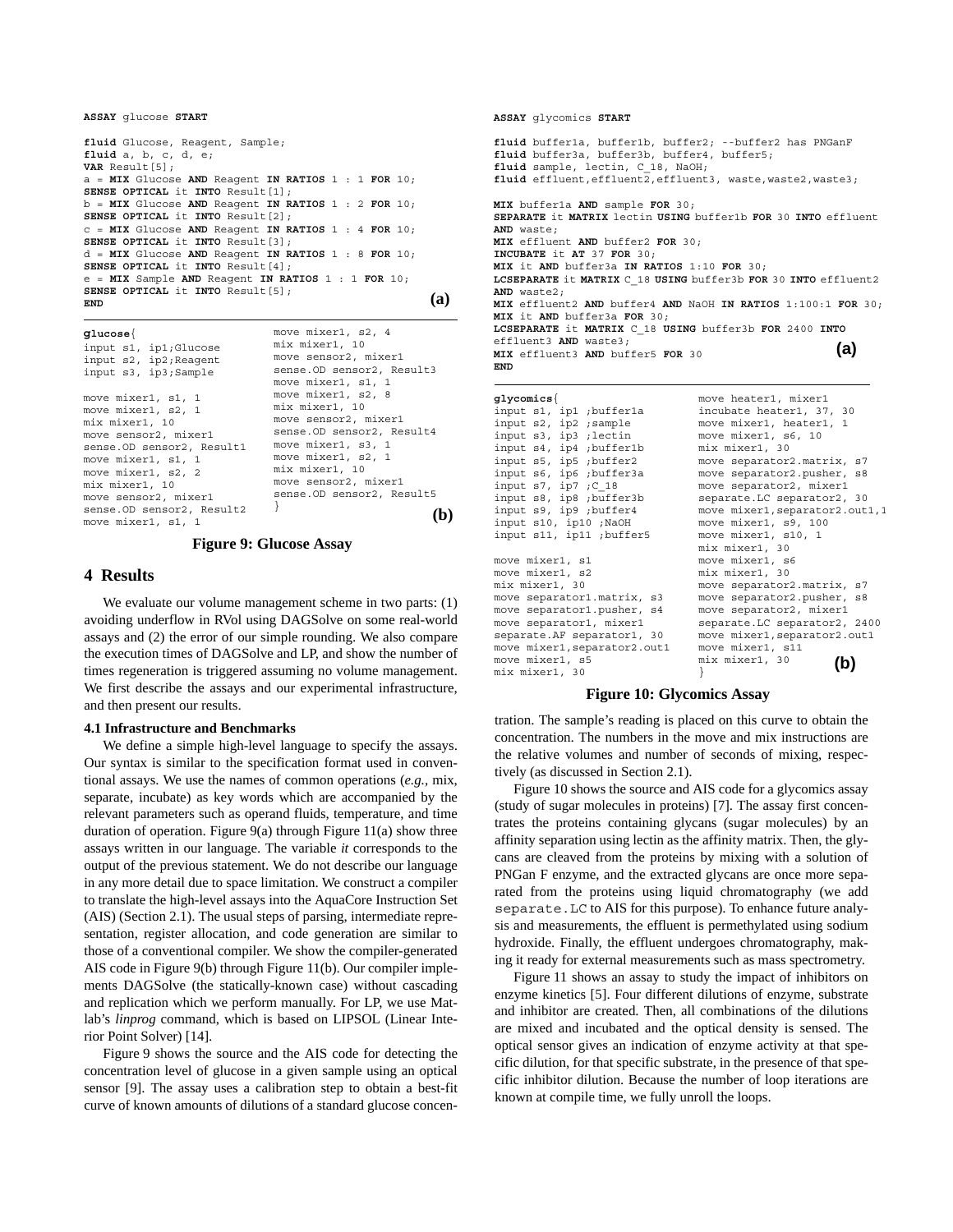```
ASSAY enzyme_test START
VAR inhibitor_diluent, enzyme_diluent, substrate_diluent;
VAR i, j, k, \bar{t}emp, RESULT[4][4][4];
fluid Diluted_Inhibitor[4], Diluted_Enzyme[4];
fluid Diluted_Substrate[4];
fluid inhibitor, enzyme, diluent, substrate;
inhibitor_diluent = 1; enzyme_diluent = 1;
substrate_diluent = 1; temp = 1;
FOR i FROM 1 TO 4 START --inhibitor
 Diluted_Inhibitor[i] = MIX inhibitor AND diluent 
                IN RATIOS 1:inhibitor_diluent FOR 30;
 temp = temp * 10;inhibitor_diluent = temp - 1;
ENDFOR
temp = 1;FOR j FROM 1 TO 4 START --enzyme
 Diluted_Enzyme[j] = MIX enzyme AND diluent 
                IN RATIOS 1:enzyme_diluent FOR 30;
 temp = temp * 10;enzyme_diluent = temp - 1;
ENDFOR
temp = 1;
FOR k FROM 1 TO 4 START --substrate
 Diluted_Substrate[k] = MIX substrate AND diluent 
             IN RATIOS 1:substrate_diluent FOR 30;
 temp = tempsubstrate_diluent = temp - 1;
ENDFOR
FOR i FROM 1 TO 4 START --inhibitor
FOR j FROM 1 TO 4 START --enzyme
 FOR k FROM 1 TO 4 START
   MIX Diluted_Inhibitor[i] AND Diluted_Enzyme[j] AND
                Diluted_Substrate[k] FOR 60;
    INCUBATE it AT 37 FOR 300;
    SENSE OPTICAL it INTO RESULT[i][j][k];
  ENDFOR
ENDFOR
ENDFOR
END
                                                 (a)
```

```
enzyme_test{
input s1, ip1;inhibitor
input s2, ip2;diluent
input s4, ip3;enzyme
input s6, ip4;substrate
dry-mov inh_dil, 1
dry-mov enzyme_dil, 1
dry-mov subs_dil, 1
dry-mov temp, 1
loop0: index i: 1->4
move mixer1, s1, 1
move mixer1, s2, inh_dil
mix mixer1, 30
dry-mov r0, temp
dry-mul r0, 10
dry-mov temp, r0
dry-sub r0, 1
dry-mov inh_dil,r0
move s3(i), mixer1
dry-mov temp, 1
loop1: index j:1->4
move mixer1, s4, 1
move mixer1, s2, enzyme_dil
mix mixer1, 30
dry-mov r0, temp
dry-mul r0, 10
dry-mov temp, r0
dry-sub r0, 1
dry-mov enzyme_dil, r0
move s5(j), mixer1
                             dry-mov temp, 1
                             loop2: index k: 1->4
                              move mixer1, s6, 1
                              move mixer1, s2, subs_dil
                              mix mixer1, 30
                              dry-mov r0, temp
                              dry-mul r0, 10
                              dry-mov temp, r0
                              dry-sub r0, 1
                              dry-mov sub_dil,r0
                              move s7(k), mixer1
                             loop3: index i:1->4
                              loop4: index j:1->4
                              loop5: index k:1->4
                               move mixer1, s3(i)
                               move mixer1, s5(j)
                               move mixer1, s7(k)
                               mix mixer1, 60
                               move heater1, mixer1
                               incubate heater1, 37, 300
                               move sensor2, heater1
                               dry-mov t4, i
                               dry-mul t4, 16
                               dry-mov t5, j
                               dry-mul t5, 4
                               dry-add t5, t4
                               dry-mov t6, k
                               dry-add t6, t5
                               sense.OD sensor2, RESULT(t6)
                              }
                                                     (b)
```
#### **Figure 11: Enzyme Assay**

#### **4.2 DAGSolve's Solution Quality**

We evaluate DAGSolve on our benchmarks in terms of DAG-Solve's goal of avoiding overflow and underflow. For all of our benchmarks, we assume a default maximum of 100 nl. Recent



results on polydimethylsiloxane (PDMS) valves (a common type of valve used in microfluidic devices) show that a least count of 100 pl is feasible [12].

The glucose assay (Figure 9) has five uses of the reagent, four of glucose and one of the sample. We show the DAG for this assay and the *Vnorm* generated by DAGSolve in Figure 12(a) and the actual volumes in Figure 12(b). The smallest volume dispensed is 3.3 nl which is well above the least count. Because all the volumes and fluid uses are statically known, not only the  $V_{norm}$  calculations but also the volume assignments occurs at compile time and thus, there is no run-time overhead for this assay.

The glycomics assay (Figure 10) consists of a sequence of mix and separate operations. Because the assay has three separations which produce statically-unknown volumes (Section 3.5), DAG-Solve's final volume assignment step is done at run time. The DAG is partitioned at the unknown-volume nodes resulting in four partitions, as shown in Figure 13. Buffer *3a* (in the second and third partitions) is used in two partitions and hence the corresponding input node is split into two constrained-input nodes each of which gets half the default maximum (*i.e.,* 50 nl). The three nodes *X1*, *X2*, and *X3* represent the constrained inputs corresponding to the unknown volumes generated by the separates. Because the separate's output volumes are unknown, we show only the  $V_{norm}$  and not the final volumes. While most of the  $V_{norm}$  are reasonably large numbers, the  $X2$  input to the third partition has a  $V_{norm}$  of 1/204 which may be a concern. If *X2*'s separation output volume in the second partition is high then there would be no underflow; otherwise, we would need more of *X2's* separation output*,* for which BioStream's regeneration would have to be triggered.

Due to the unknown-volume instructions, only the first partition's volumes may be computed at compile time, while the remaining partitions' volumes must be calculated at run-time. We show later that the run-time overhead of this computation is a few milliseconds on a 750-MHz processor, and is acceptable given that fluidic instructions take seconds to execute.

The enzyme assay (Figure 11), creates four different dilutions for each of the enzyme, substrate and inhibitor using the same diluent. Thus, the diluent is used twelve times. All combinations of the resultant dilutions are mixed so that each dilution is used sixteen times. Because the DAG for this assay is large and symmetric, we show only the enzyme-diluent part of the DAG in Figure 14(a). With the output  $V_{norm}$  set to 1, all the dilutions'  $V_{norm}$  equal 16/3 ~ 5.3 (the dilutions are the middle nodes in Figure 14(a) and each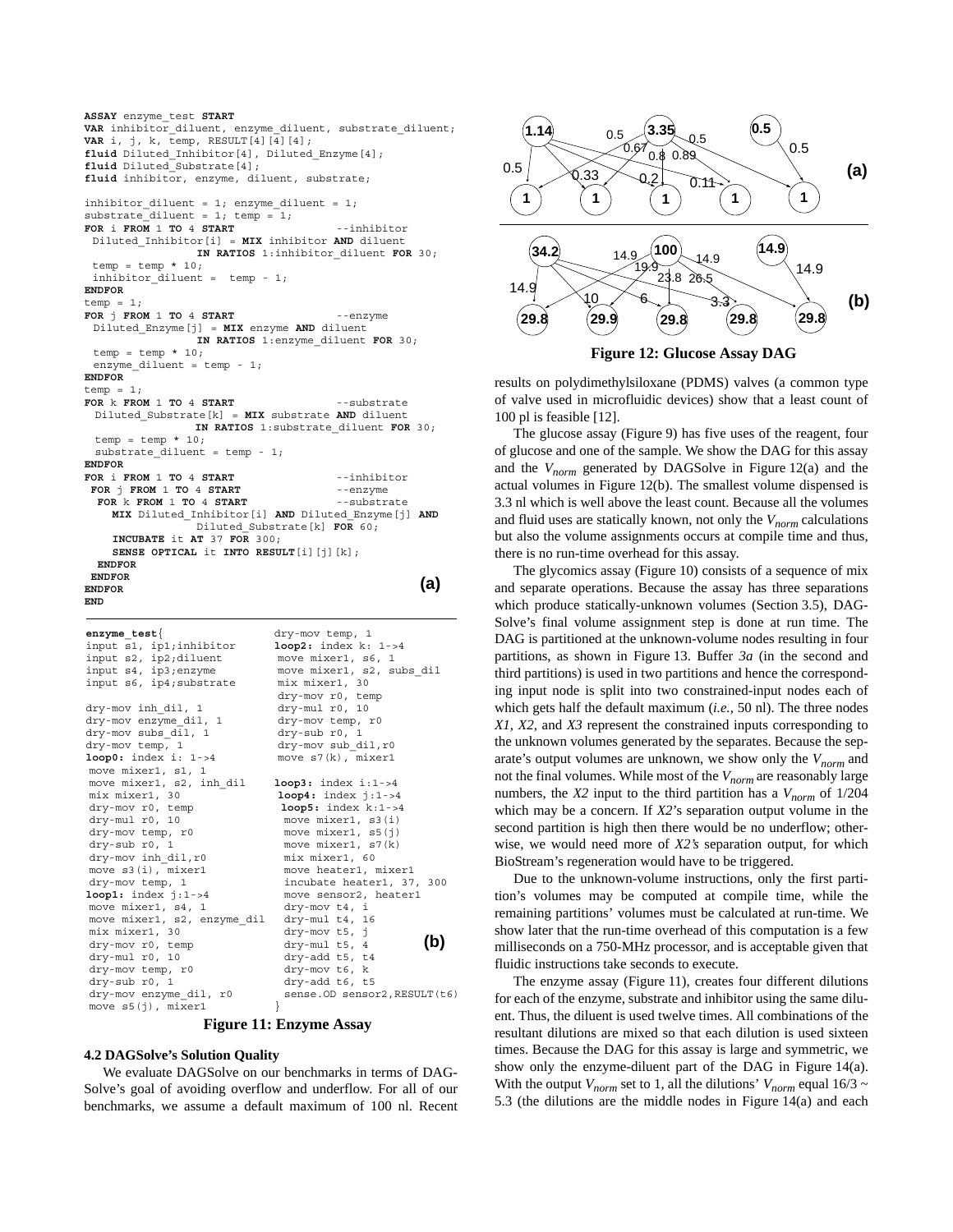

**Figure 13: Glycomics assay DAG**

dilution is used in 16 mixes in the ratio of 1:1:1). The maximum  $V_{norm}$  is for the diluent fluid ( $V_{norm} = 54$ ). DAGSolve results in 9.8 nl for all the dilutions ( $V_{norm}$  of 5.3 normalized to the maximum *Vnorm* of 54 and scaled to 100 nl). Each dilution is split 16 times into 0.6 nl volumes to give the final volumes of 1.8 nl.

One of the dilutions corresponds to the 1:999 mix of the enzyme and diluent. As stated above, the dilution's volume is 9.8 nl and the enzyme input to the mix is 9.8 pl which is the minimum dispensing volume in this assay. While this dispense step underflows, all other steps dispense about 100 pl or more staying at or above the least count. The underflow is not surprising considering (1) the extreme mix ratio of 1:999 used in this assay, and (2) the many uses of the diluent fluid. In fact, we found that LP also fails to avoid this underflow. To address this underflow, we apply the optimizations of cascading and static replication (Section 3.4). As we discuss below, both optimizations are needed to avoid the underflow because both problems of extreme ratios and many uses are there.

We cascade each of the 1:999 mixes to three 1:9 mixes (shown in bold in Figure 14(b)). Each of the newly-created intermediate nodes is assigned a *Vnorm* of 16/3, equal to that of the original



extreme ratio node. For each cascaded mix, the diluent is used two more times (increasing the total number of uses from 12 to 18), and its *Vnorm* increases to 81. The underflowing volume of 9.8 pl initially assigned to the 1:999 mix changes to 123 pl, corresponding to the volume assigned to the 1:9 mix for the first node in the cascade. Though the initial underflow is eliminated, there is a new underflow corresponding to the 1:99 mix ratio where the minimum dispensed volume is 65.6 pl now. This underflow occurs due to the extreme mix ratio and due to the increased use of the diluent, and may be removed by increasing the diluent volume via static replication, or by cascading the 1:99 mix. We first examine static replication and replicate the diluent input node three times so that the problematic mix receives higher volume (similar to using three input instructions to three different reservoirs). Each replica is used in one set of dilutions — one for enzyme, one for substrate, and one for inhibitor. In this dilution, the diluent's *Vnorm* reduces by a factor of 3 from 81 with no replication (Figure 14(a)) to  $81/3 = 27$ with replication (Figure 14(b)). Accordingly, the minimum dispensed volume increases by a factor of 3 from 65.5 pl to 196 pl, eliminating all underflow in the assay. Note that because the diluent's  $V_{norm}$  is the maximum, reduction in the  $V_{norm}$  results in increase in actual volumes due to the inverse relationship of volumes with the maximum  $V_{norm}$ .

We also tried the option of using replication without cascading which resulted in underflow with the minimum dispensed volume of 29.5 pl corresponding to the 1:999 mix ratio.

Recall from Section 3.3 that DAGSolve (and LP) provide a solution to RVol. To achieve our initial goal of solving the IVol problem, we round the results of the rational volume assignment to the closest integer multiple of the least-count. Such rounding did not cause any overflow/underflow for our assays. However, because such rounding can introduce errors in mix ratios, we evaluate its effect on our benchmarks using a maximum volume of 100 nl and least count of 0.1 nl. Averaged across the glucose and enzyme assays, the error was no more than 2%. (We do not include rounding error for the glycomics assay as the assay depends on statically unknown volume.)

#### **4.3 Run Times**

Table 2 shows the execution times of DAGSolve and LP, the number of constraints generated by LP, and the number of times regeneration is triggered assuming no volume management. Each execution time includes the processing time of generating the constraints from the internal DAG representation and for executing the algorithm (DAGSolve or LP). The execution times are from runs on a 750 MHz Intel PIII processor with 256 MB memory (each number is averaged over 10 runs to account for OS-related variations). For the glycomics assay, we show the total run time of all the four partitions of the DAG (resulting from the statically unknown separation steps in this assay).

For our assays, while DAGSolve is about 80 times faster than LP, even LP takes less than one second. This run-time is acceptable not only for compile-time solvable assays but also for run-time solutions like the glycomics assay which has separation steps with unknown volumes. Thus, both schemes incur little overhead compared to fluidic instruction execution times of several seconds.

To explore DAGSolve's complexity advantage over LP, we increase the enzyme assay's problem size. Instead of four dilutions, we perform ten dilutions for each of the enzyme, substrate